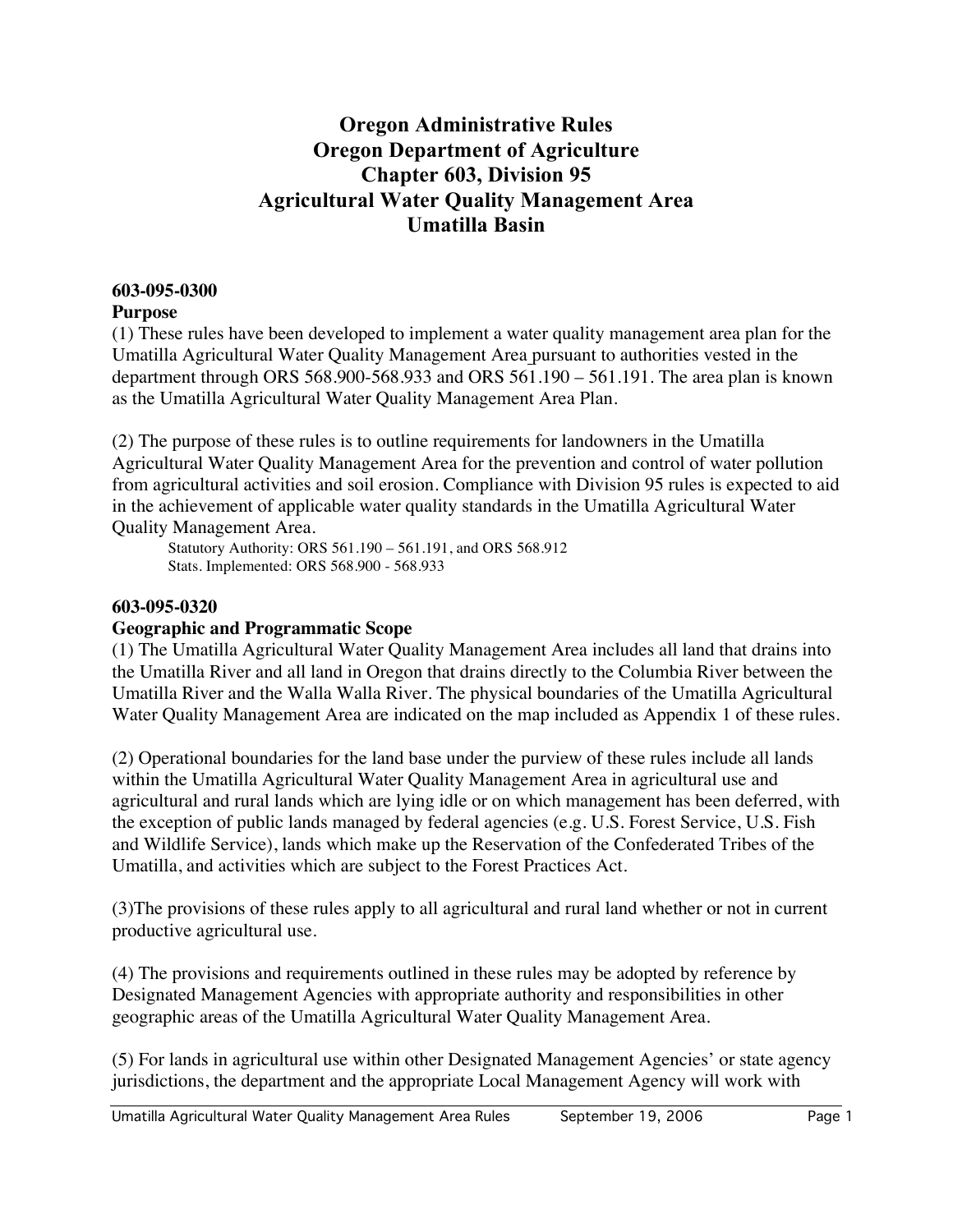these Designated Management Agencies to assure that provisions of these rules apply and to assure that duplication of any services provided or fees assessed does not occur.

Statutory Authority: ORS 561.190 – 561.191, and ORS 568.912 Stats. Implemented: ORS 568.900 - 568.933

#### **603-095-0340**

#### **Prevention and Control Measures**

(1) All landowners or operators conducting activities on lands in agricultural use must be in compliance with the following rules. A landowner is responsible for only those conditions caused by activities conducted on land managed by the landowner or operator. Rules will be applied with consideration of agronomic and economic impacts.

(a) These rules do not apply to conditions resulting from unusual weather events or other exceptional circumstances.

(b) Temporary exceptions to the rules are allowed when a specific integrated pest management plan is in place to deal with certain weed, insect pest, or disease problems.

(c) Unless otherwise indicated, the rules below become effective on January 1, 2008.

#### **(2) Waste Management**

Effective on rule adoption, no person subject to these rules shall violate any provision of ORS 468B.025 or ORS 468B.050.

#### **(3) Soil Erosion and Sediment Control**

Landowners must control upland soil erosion using technically sound and economically feasible methods.

(a) Landowners must control active channel (gully) erosion to protect against sediment delivery to streams.

(b) On croplands, a landowner may demonstrate intent to comply with this rule by:

(A) Operating consistent with a Soil and Water Conservation District (SWCD)-approved conservation plan that meets Resource Management Systems (RMS) quality criteria for soil and water resources; or

(B) Operating in accordance with an SWCD-approved plan for Highly Erodible Lands (HEL) developed for the purpose of complying with the current US Department of Agriculture (USDA) farm program legislation and farming non-HEL cropland in a manner that meets the requirements of an approved USDA HEL compliance plan for similar cropland soils in the county; or

(C) Farming such that the predicted sheet and rill erosion rate does not exceed 5 tons/acre/year, as estimated by the Revised Universal Soil Loss Equation (RUSLE); or

(D) Constructing and maintaining terraces, sediment basins, or other structures sufficient to keep eroding soil out of streams.

(c) On rangelands, a landowner may demonstrate intent to comply with this rule by: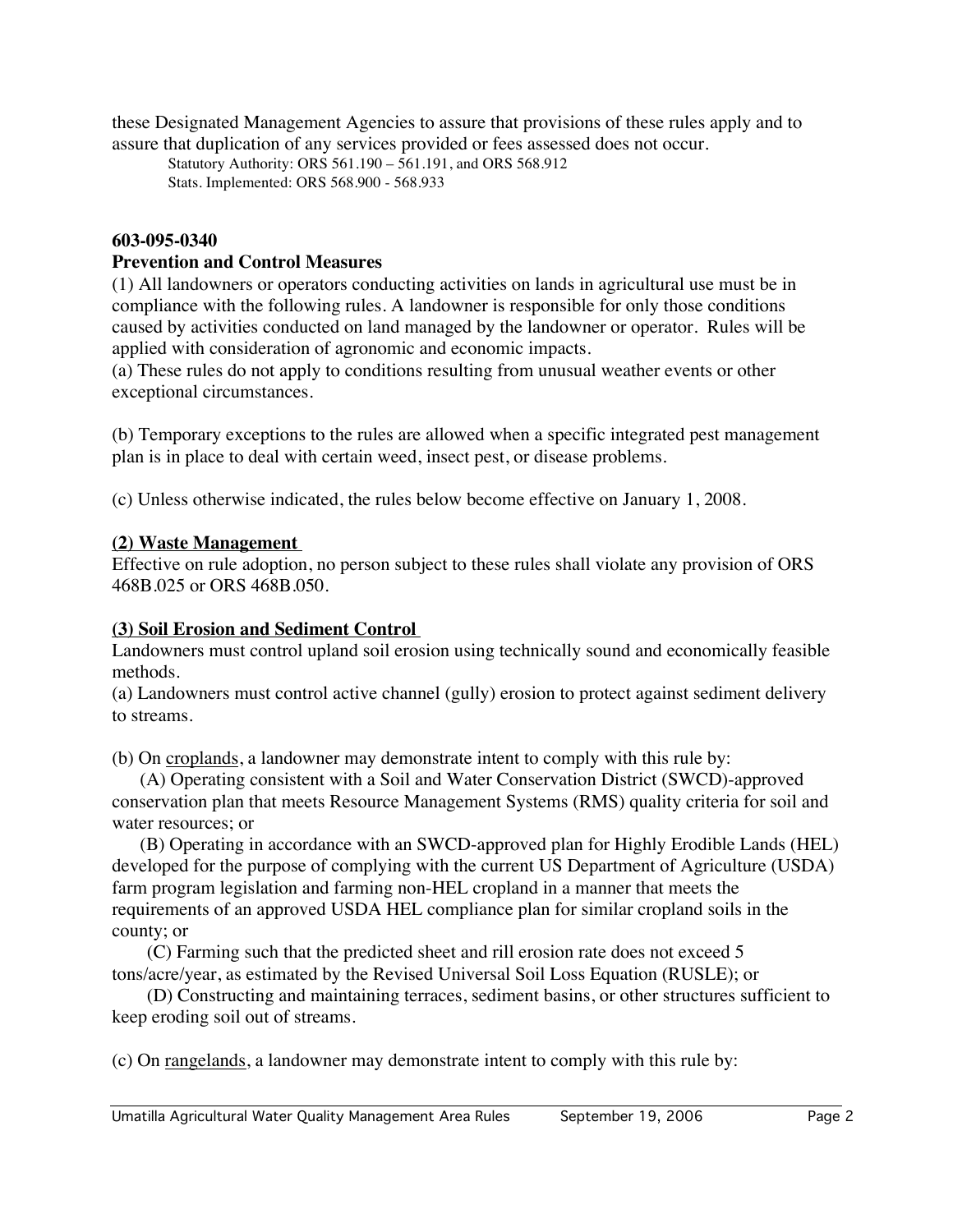(A) Operating consistent with a Soil and Water Conservation District (SWCD)-approved conservation plan that meets Resource Management Systems (RMS) quality criteria for soil and water resources:

(B) Maintaining sufficient live vegetation cover and plant litter to capture precipitation, slow the movement of water, increase infiltration, and reduce excessive movement of soil off the site; or

(C) Minimizing visible signs of erosion, such as pedestal or rill formation and areas of sediment accumulation.

(d) Private roads that traverse rural lands or roads used for agricultural activities must be constructed and maintained such that road surfaces, fill and associated structures are designed and maintained to limit contributing sediment to waters of the state. All roads on agricultural lands not subject to the Oregon Forest Practices Act (OFPA) are subject to this regulation. Homesteads and other non-crop areas must be laid out and managed in a manner that controls soil erosion and prevents delivery of sediments to the stream. Stream crossings, with or without culverts or bridges, must be kept to a minimum, and must be installed and maintained to prevent sediment delivery to the stream. Agricultural lands must be managed to prevent runoff of sediment to public road drainage systems.

## **(4) Stream-side Area Management**

(a) Agricultural land management activities must not cause streambank instability.

(b) Agricultural land management near streams must include establishment and maintenance of riparian vegetation, vegetative buffers, filter strips, sediment retention structures, or equally effective water pollution control practices, placed so as to prevent sediment, thermal and other pollution of waters of the state.

(c) When establishment or reestablishment of crops occurs near waters of the state during the growing season (March through October), cropping and management systems must be employed that prevent erosion. An adequate vegetative buffer or equally effective erosion control practice must be provided during the winter months (November through March).

#### **(5) Livestock Management**

(a) Pastures and rangeland must be managed to prevent sediment, nutrient and bacterial contributions to waters of the state. Adequate vegetative buffers or filter strips must be installed and maintained, and vegetative cover must be maintained or restored after use as needed to control contaminated runoff or weed infestations. Where appropriate, waste management systems must be installed to collect, store and utilize animal wastes.

(b) Barnyards, feedlots, drylots, confinement and non-pasture areas, and other livestock facilities located near waters of the state must employ an adequate runoff control system, or an equally effective pollution control practice. Where necessary to prevent waste delivery, waste management systems must be installed to collect, store and utilize animal wastes.

(c) Grazing must be done in a manner that does not degrade waters of the state or negatively impact the stability of streambanks. Grazing management systems must be applied that allow for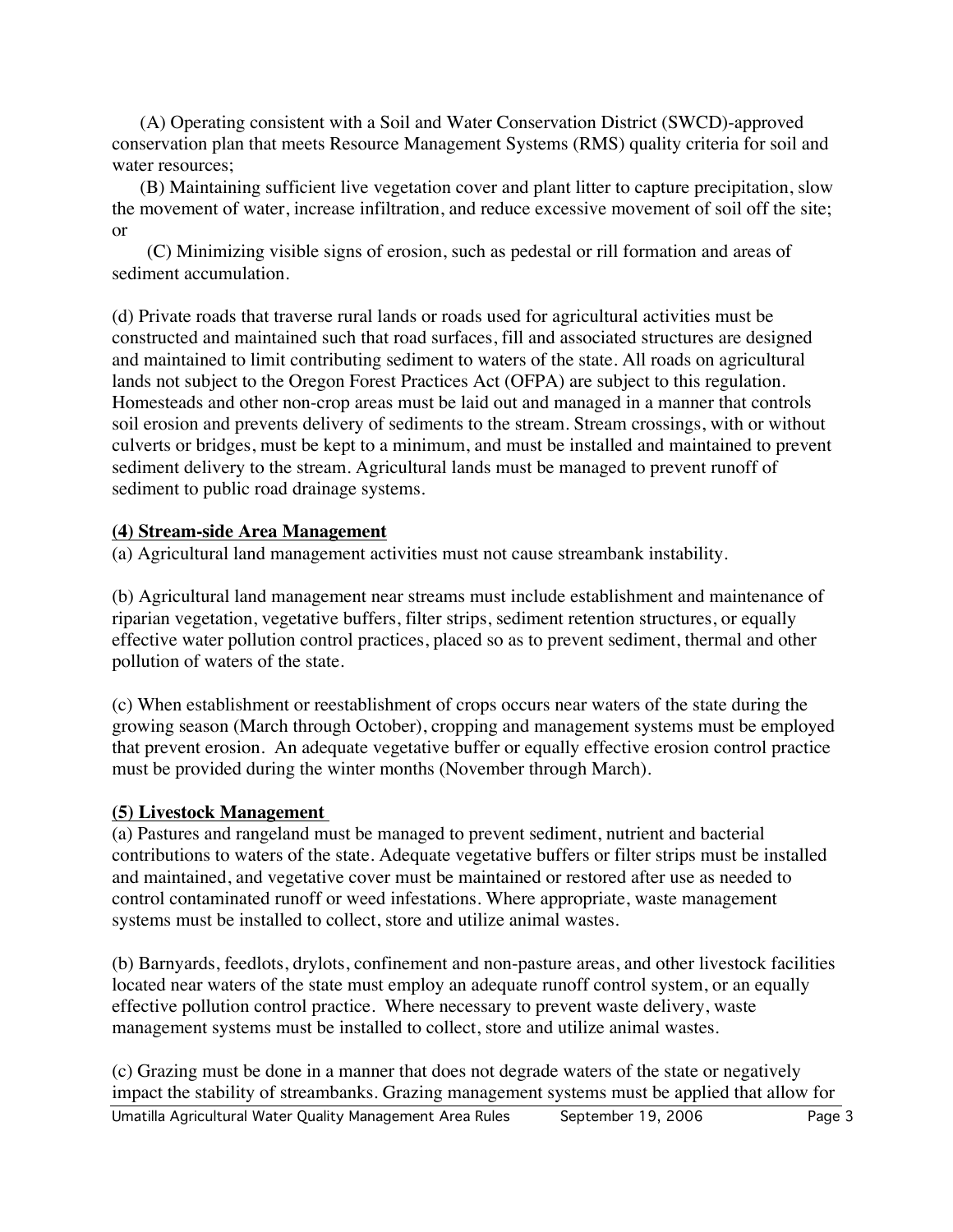recovery of plants and leaves adequate vegetative cover to ensure streambank stability, reduce sediments entering the stream, and provide stream-side shading consistent with site capability. The grazing management system must maintain or develop the desired vegetative cover.

## **(6) Irrigation Management**

(a) Irrigation systems must be designed and operated to prevent runoff of potential contaminants. Irrigation scheduling must consider such factors as soil conditions, crop, climate and topography.

(b) Overland return flows from irrigation must be managed to prevent the delivery of pollution including water temperature increases to waters of the state.

# **(7) Nutrient and Farm Chemical Management**

(a) Crop nutrient applications, including manure, sludge and commercial fertilizers, must be done at a time and in a manner that does not pollute waters of the state

(b) Nutrients and farm chemicals must be stored in a location and condition that makes them unlikely to be carried into the waters of the state by any means.

# **(8) Channel and Drain Management**

Whenever major construction, reconstruction or maintenance occurs in ditches and water channels, exclusive of perennial and intermittent streams, they must be designed and maintained with a capacity to handle a greater than normal runoff event with a minimum likelihood of bank erosion or erosion impacts on nearby land areas.

Statutory Authority: ORS 561.190 – 561.191, and ORS 568.912 Stats. Implemented: ORS 568.900 - 568.933

# **603-095-0380**

# **Complaints and Investigations**

(1) When the department receives notice of an alleged occurrence of agricultural pollution through a written complaint, its own observation, through notification by another agency, or by other means, the department may conduct an investigation. The department may, at its discretion, coordinate inspection activities with the appropriate Local Management Agency.

(2) Each notice of an alleged occurrence of agricultural pollution will be evaluated in accordance with the criteria in ORS 568.900 to 568.933 or any rules adopted thereunder to determine whether an investigation is warranted.

(3) Any person allegedly being damaged or otherwise adversely affected by agricultural pollution or alleging any violation of ORS 568.900 to 568.933 or any rules adopted thereunder may file a complaint with the department.

(4) The department will evaluate or investigate a complaint filed by a person under section OAR 603-095-0380(3) if the complaint is in writing, signed and dated by the complainant and indicates the location and description of:

(a) The waters of the state allegedly being damaged or impacted; and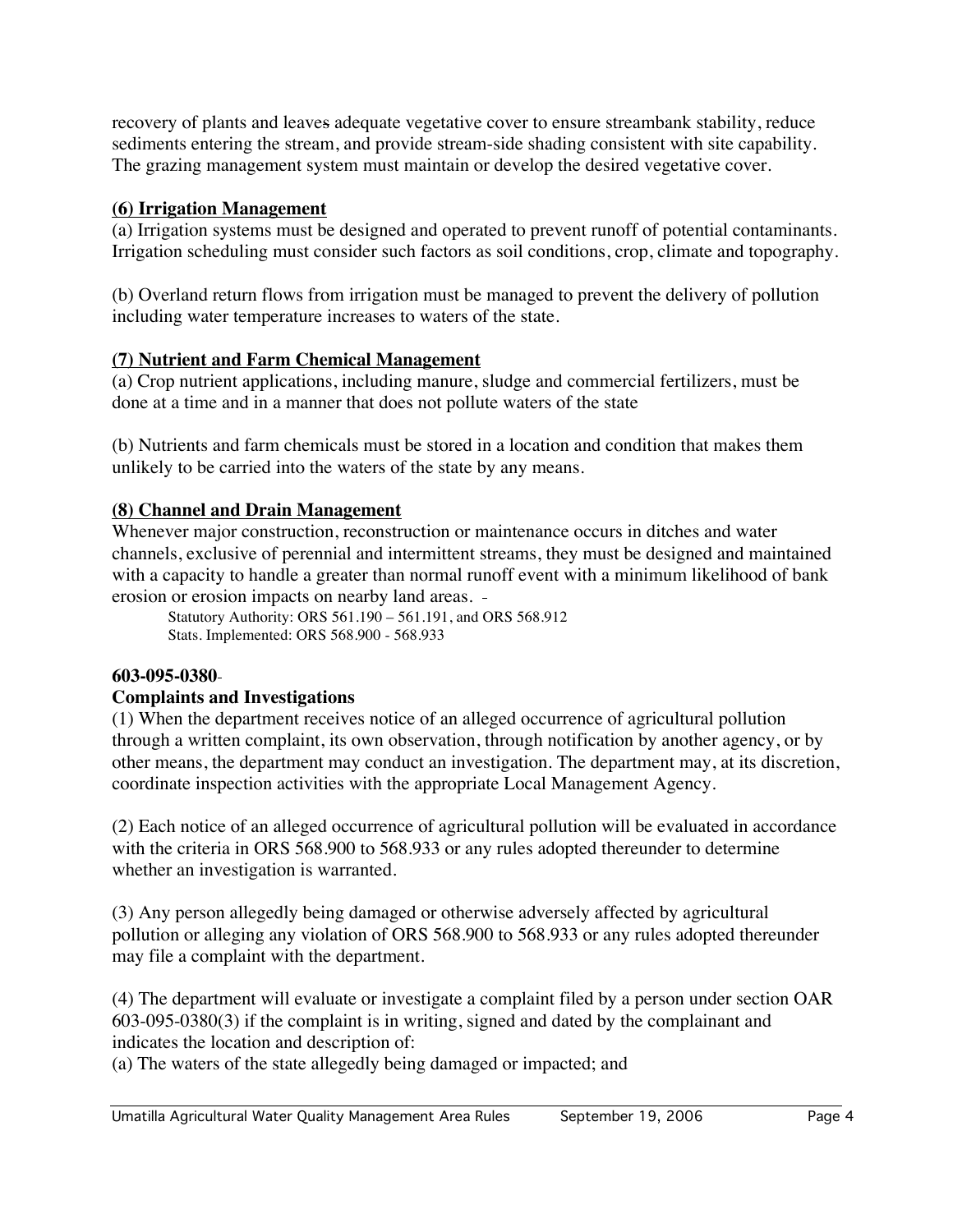(b) The property allegedly being managed under conditions violating criteria described in ORS 568.900 to 568.933 or any rules adopted thereunder.

(5) As used in section OAR 603-095-0380(4), "person" does not include any local, state or federal agency.

(6) Notwithstanding OAR 603-095-0380, the department may investigate at any time any complaint if the department determines that the violation alleged in the complaint may present an immediate threat to the public health or safety.

(7) If the department determines that a violation of ORS 568.900 through 568.933 or any rules adopted thereunder has occurred, that landowner may be subject to the enforcement procedures of the department outlined in OAR 603-090-0060 through 603-090-0120.

Statutory Authority: ORS 561.190 – 561.191, and ORS 568.912 Stats. Implemented: ORS 568.900 - 568.933